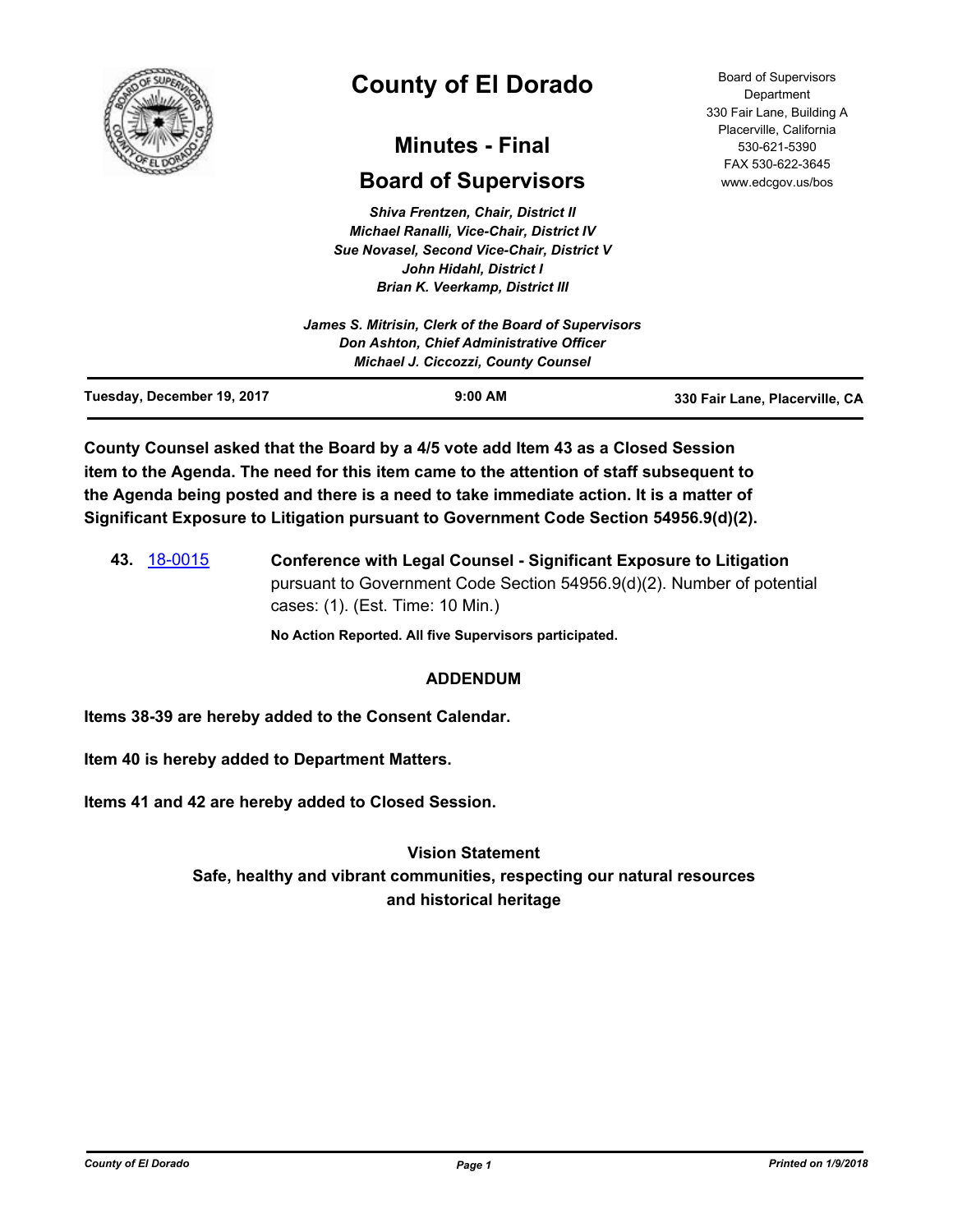Live Web Streaming and archiving of most Board of Supervisors meeting videos, all meeting agendas, supplemental materials and meeting minutes are available on the internet at: http://eldorado.legistar.com/Calendar.aspx

To listen to open session portions of the meeting in real time, dial (530) 621-7603. This specialized dial in number is programmed for listening only and is operable when the audio system inside the meeting room is activated. Please be advised that callers will experience silence anytime the Board is not actively meeting, such as during Closed Session or break periods.

The County of El Dorado is committed to ensuring that persons with disabilities are provided the resources to participate in its public meetings. Please contact the office of the Clerk of the Board if you require accommodation at 530-621-5390 or via email, edc.cob@edcgov.us.

The Board of Supervisors is concerned that written information submitted to the Board the day of the Board meeting may not receive the attention it deserves. The Board Clerk cannot guarantee that any FAX, email, or mail received the day of the meeting will be delivered to the Board prior to action on the subject matter.

The Board meets simultaneously as the Board of Supervisors and the Board of Directors of the Air Quality Management District, In-Home Supportive Services, Public Housing Authority, Redevelopment Agency and other Special Districts.

For Purposes of the Brown Act § 54954.2 (a), the numbered items on this Agenda give a brief description of each item of business to be transacted or discussed. Recommendations of the staff, as shown, do not prevent the Board from taking other action.

Materials related to an item on this Agenda submitted to the Board of Supervisors after distribution of the agenda packet are available for inspection during normal business hours in the public viewing packet located in Building A, 330 Fair Lane, Placerville or in the Board Clerk's Office located at the same address. Such documents are also available on the Board of Supervisors' Meeting Agenda webpage subject to staff's ability to post the documents before the meeting.

## **PROTOCOLS FOR PUBLIC COMMENT**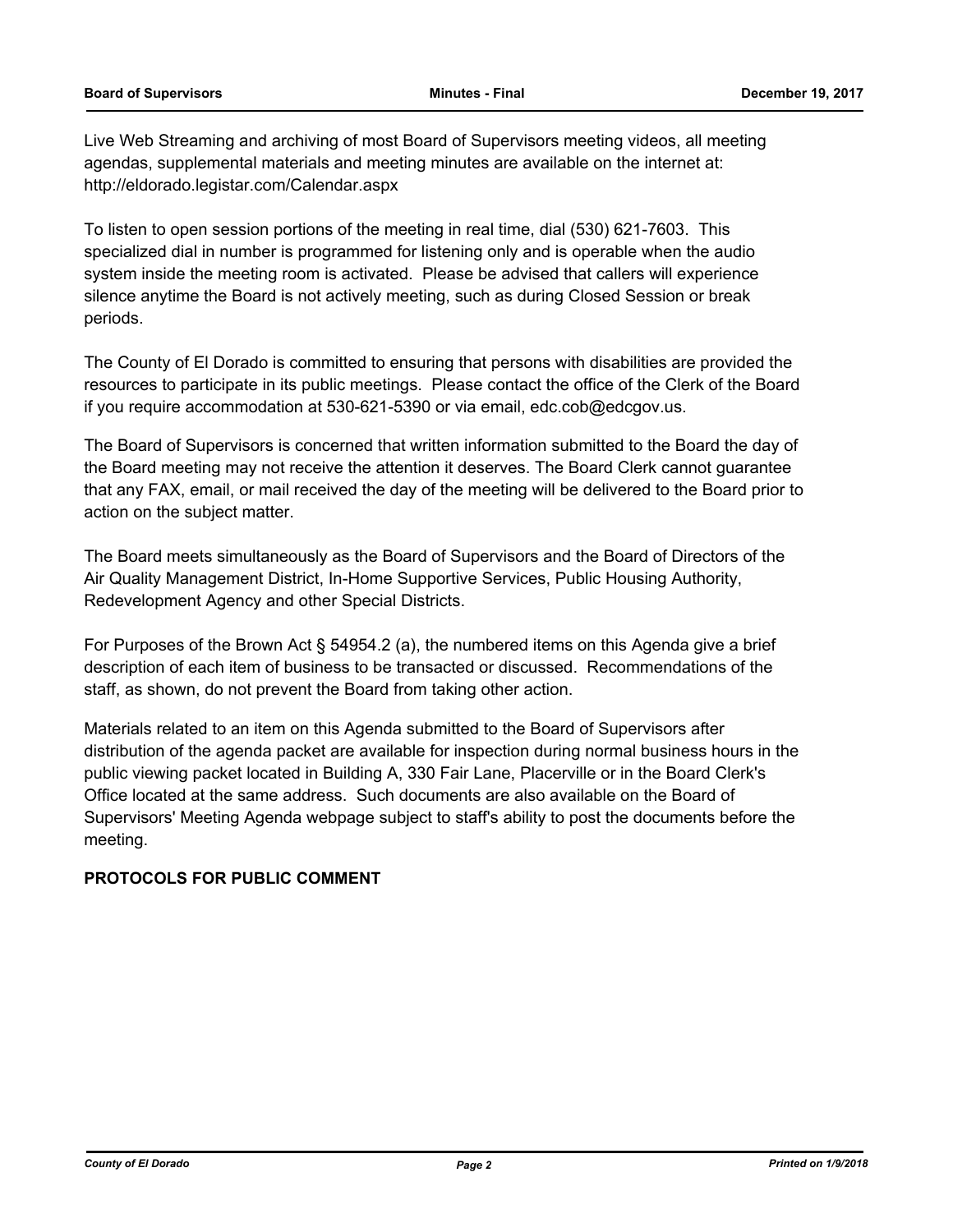Public comment will be received at designated periods as called by the Board Chair.

Public comment on items scheduled for Closed Session will be received before the Board recesses to Closed Session.

Except with the consent of the Board, individuals shall be allowed to speak to an item only once.

On December 5, 2017 the Board adopted the following protocol relative to public comment periods:

Time for public input will be provided at every Board of Supervisors meeting. Individuals will have three minutes to address the Board. Individuals authorized by organizations will have three minutes to present organizational positions and perspectives and may request additional time, up to five minutes. At the discretion of the Board, time to speak by any individual may be extended.

A total of 20 minutes will be allocated for public comment during Open Forum and for each agenda item to be discussed. Public comment on certain agenda items designated and approved by the Board may be treated differently with specific time limits per speaker or a limit on the total amount of time designated for public comment. It is the intent of the Board that quasi-judicial matters have additional flexibility depending upon the nature of the issue.

Individual Board members may ask clarifying questions but will not engage in substantive dialogue with persons providing input to the Board.

If a person providing input to the Board creates a disruption by refusing to follow Board guidelines, the Chair of the Board may take the following actions.

Step 1. Request the person adhere to Board guidelines. If the person refuses, the Chair may ask the Clerk to turn off the speaker's microphone.

Step 2. If the disruption continues, the Chair may order a recess of the Board meeting.

Step 3. If the disruption continues, the Chair may order the removal of the person from the Board meeting.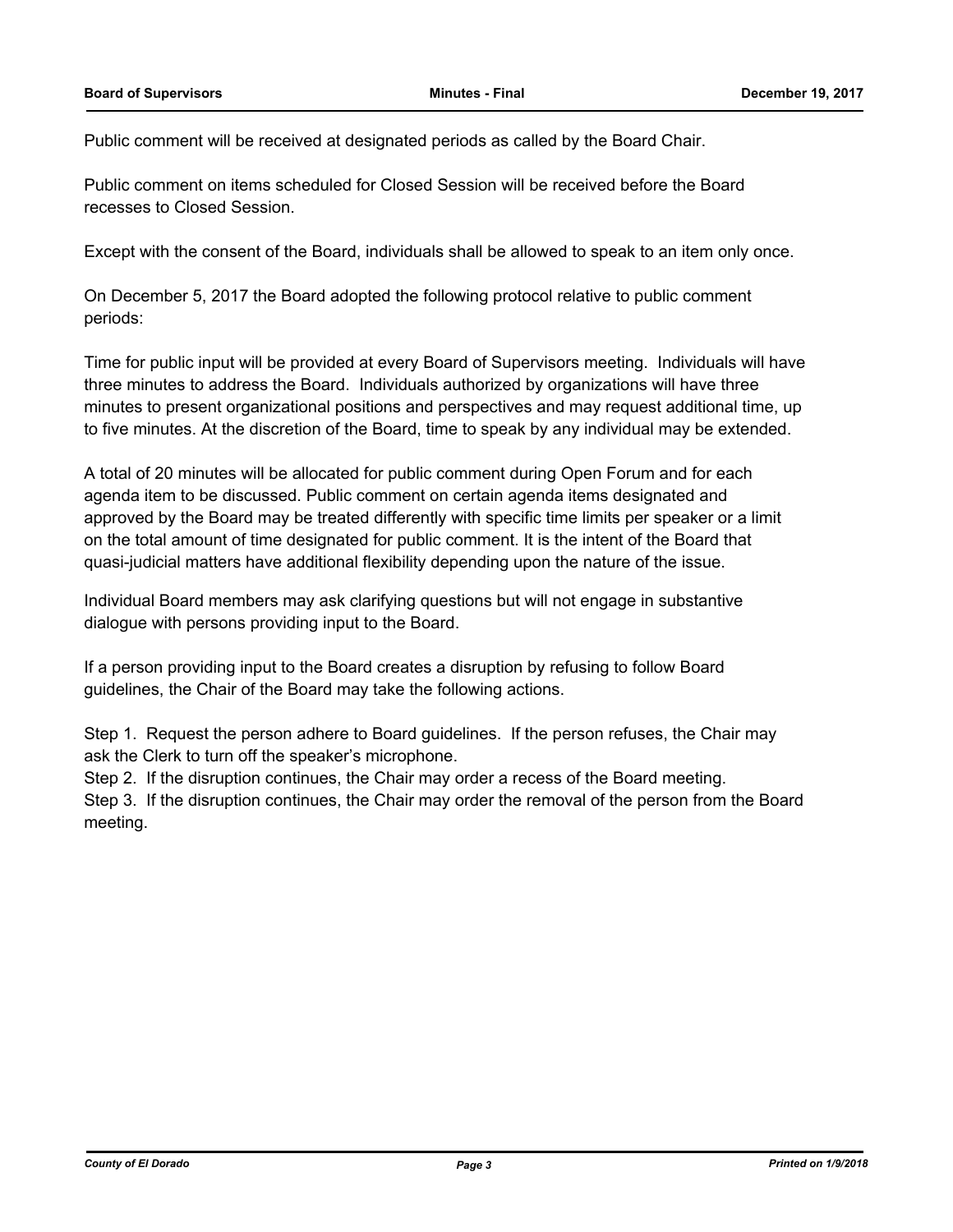#### **9:00 A.M. - CALLED TO ORDER**

Present: 5 - Supervisor Veerkamp, Supervisor Frentzen, Supervisor Ranalli, Supervisor Novasel and Supervisor Hidahl

#### **INVOCATION AND PLEDGE OF ALLEGIANCE TO THE FLAG**

**Pastor Dave Cook of the Cold Springs Community Church gave the Invocation. Supervisor Veerkamp led the Pledge of Allegiance to the Flag.**

#### **ADOPTION OF THE AGENDA AND APPROVAL OF CONSENT CALENDAR**

*Public Comment: J. Copeland, L. Parlin*

**A motion was made by Supervisor Veerkamp, seconded by Supervisor Novasel to Adopt the Agenda and Approve the Consent Calendar with the following changes: Pull Item 26 for discussion. Add Item 43 as an Emergency Closed Session item.**

**Yes:** 5 - Veerkamp, Frentzen, Ranalli, Novasel and Hidahl

The Board may make any necessary additions, deletions or corrections to the agenda including moving items to or from the Consent Calendar and adopt the agenda and the Consent Calendar with one single vote. A Board member may request an item be removed from the Consent Calendar for discussion and separate Board action. At the appropriate time as called by the Board Chair, members of the public may make a comment on matters on the Consent Calendar prior to Board action.

#### **OPEN FORUM**

*Public Comment: S. Ferry, L. Allen, J. McDuggle, L. Harmon, L. Brent-Bumb*

## [18-0016](http://eldorado.legistar.com/gateway.aspx?m=l&id=/matter.aspx?key=23357) OPEN FORUM (See Attachment)

Open Forum is an opportunity for members of the public to address the Board of Supervisors on subject matter that is not on their meeting agenda and within their jurisdiction. Public comments during Open Forum are limited to three minutes per person. Individuals authorized by organizations will have three minutes to present organizational positions and perspectives and may request additional time, up to five minutes. The total amount of time reserved for Open Forum is 20 Minutes.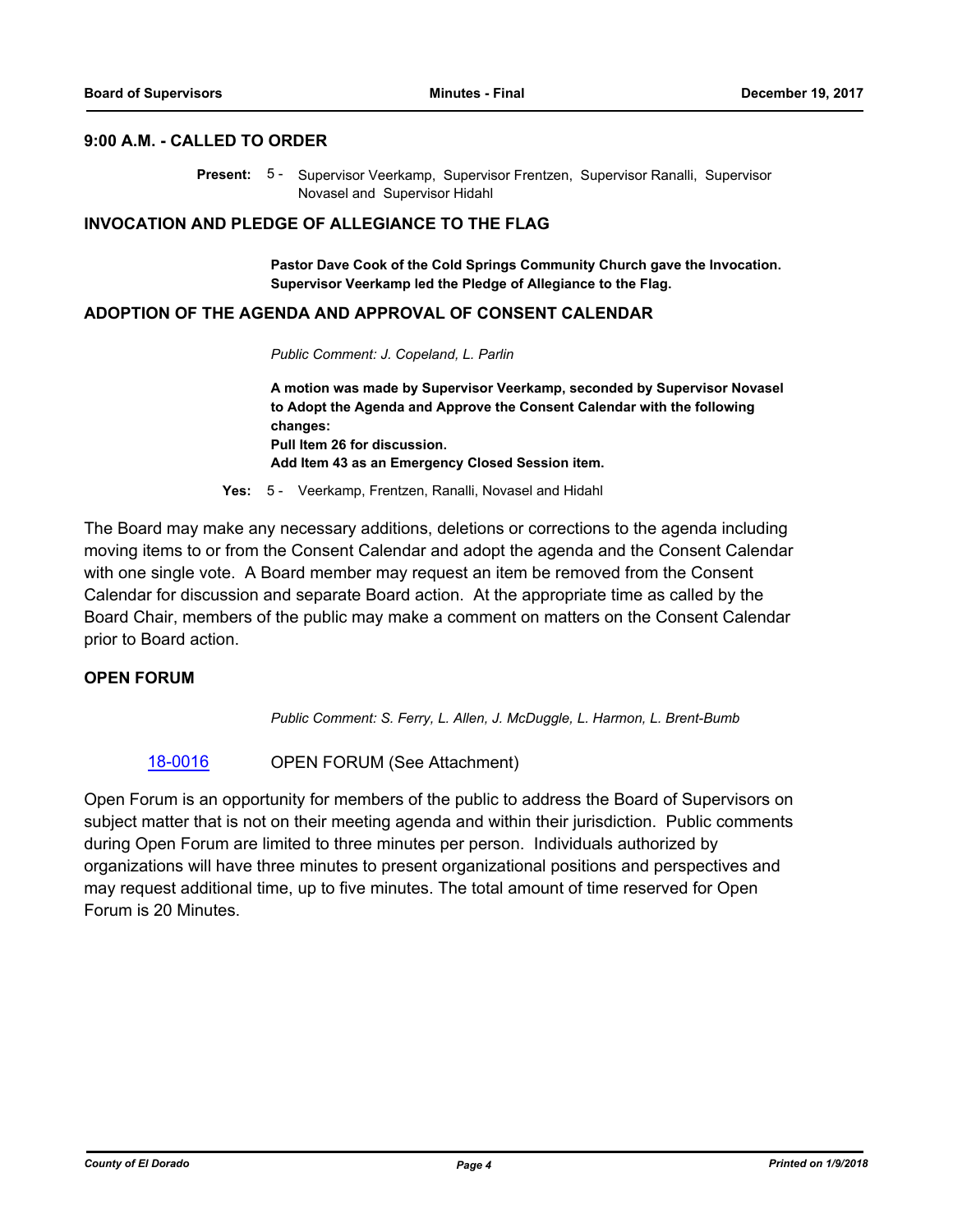## **CONSENT CALENDAR**

**1.** [17-1357](http://eldorado.legistar.com/gateway.aspx?m=l&id=/matter.aspx?key=23303) Clerk of the Board recommending the Board approve the Minutes from the regular meeting of December 12, 2017.

**This matter was Approved on the Consent Calendar.**

## **GENERAL GOVERNMENT - CONSENT ITEMS**

**2.** [14-1361](http://eldorado.legistar.com/gateway.aspx?m=l&id=/matter.aspx?key=18845) Chief Administrative Office recommending the Board: 1) Determine that a public benefit is derived from continuing efforts that arose from the Sustainable Forest Action Coalition social/economic roundtables that began in 2014 with the United States Forest Service (Region 5) and California State University, Chico, including initiating a social/economic survey and study at the community level to gain a better understanding of the impacts of forest activities on communities that depend on forest-based commodity extraction and tourism for their economic well-being; and

2) Adopt and authorize the Chair to sign Resolution **192-2017** authorizing a contribution in the amount of \$500 to be made payable to the El Dorado County Chamber of Commerce to contribute toward the cost of conducting the social/economic survey and study.

**FUNDING:** Transient Occupancy Tax.

**This matter was Approved and Resolution 192-2017 was Adopted upon Approval of the Consent Calendar.**

**3.** [17-1289](http://eldorado.legistar.com/gateway.aspx?m=l&id=/matter.aspx?key=23233) Chief Administrative Office and County Counsel recommending the Board adopt and authorize the Chair to sign Resolution **197-2017** making certain findings as required under the Mitigation Fee Act (Cal. Gov. Code §66000 et seq.) related to the development impact mitigation fee collected by the County on behalf of the Pioneer Fire Protection District.

**FUNDING:** There is no fiscal impact to the County related to this action.

**Resolution 197-2017 was Adopted upon Approval of the Consent Calendar.**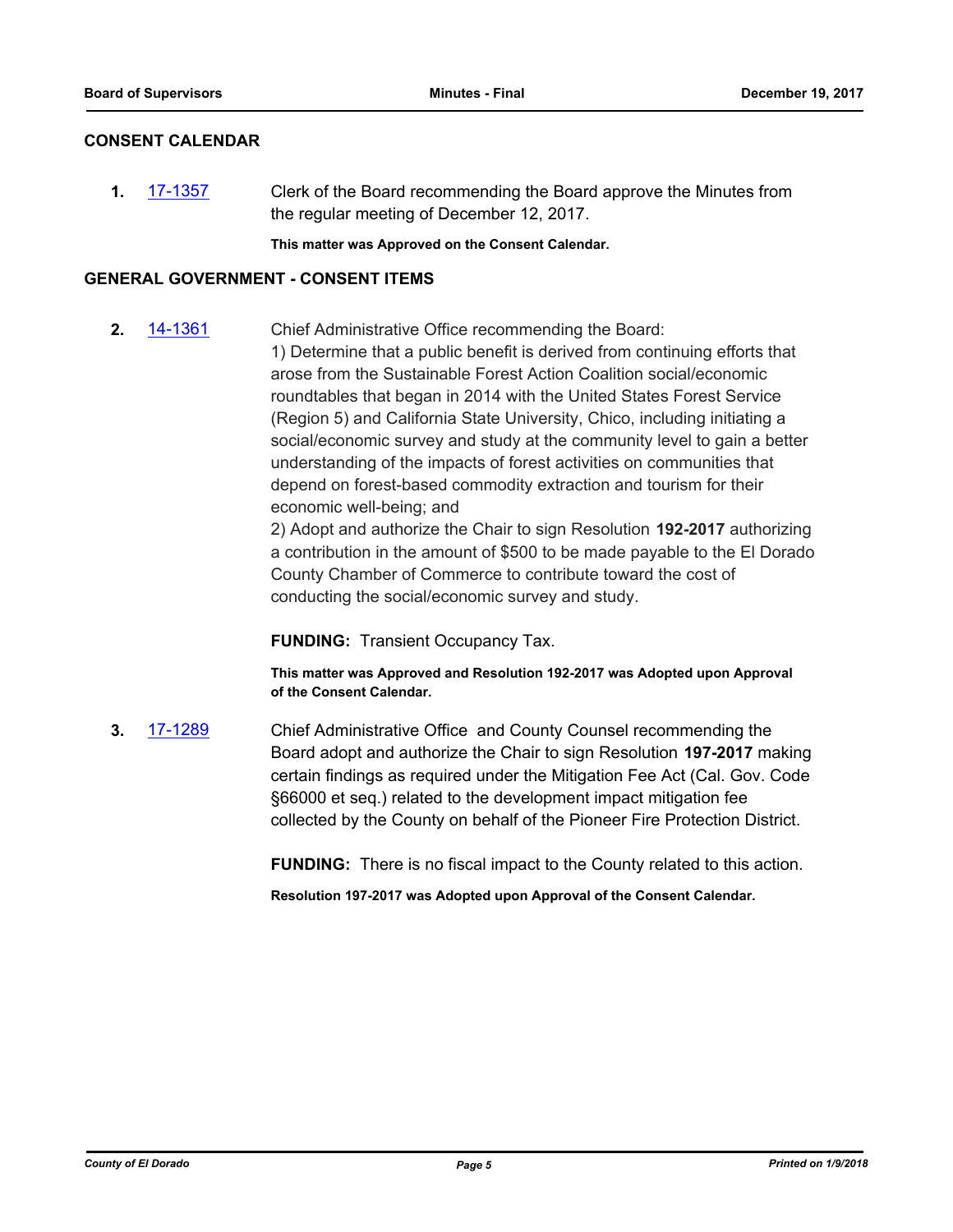**4.** [17-1300](http://eldorado.legistar.com/gateway.aspx?m=l&id=/matter.aspx?key=23244) Chief Administrative Office, Procurement and Contracts on behalf of Sheriff's Office, recommending the Board consider the following: 1) Authorize the Purchasing Agent to increase a blanket purchase order (BP20170849) by \$202,163.00 for the purchase of Multi Band Radios, to the low qualified bidder Motorola, Inc. of Shaumberg, IL for an aggregate total of \$239.163.00; 2) Authorize the Purchasing Agent to increase the blanket purchase order on an "as needed" basis during the awarded period as long as funding is available within the requesting department's budget; and

> 3) Authorize the Purchasing Agent to extend the blanket purchase order for one additional twelve-month (12-month) award period at the same pricing, terms and conditions, if determined to be in the County's best interest upon expiration of the current term.

#### **FUNDING:** General Fund.

#### **This matter was Approved on the Consent Calendar.**

**5.** [12-1148](http://eldorado.legistar.com/gateway.aspx?m=l&id=/matter.aspx?key=15449) Chief Administrative Office, Procurement & Contracts recommending the Board approve and ratify the Purchasing Agent's signature on Agreement 341-S1811 with Comcast Cable Communications Management, LLC, Comcast Phone, LLC, for new internet and telephone services for the District Attorney's Office to be located at 778 Pacific Street in Placerville, and incorporating the internet and telephone services for the Child Support Services facility on Ponderosa Road in Shingle Springs previously provided under Agreement 175-S1310, in the approximate amount of \$1,762 per month, plus applicable taxes and fees, for an initial 36 month period, renewing annually thereafter.

> **FUNDING:** General Fund (District Attorney); State and Federal (Child Support).

**This matter was Approved on the Consent Calendar.**

**6.** [17-0978](http://eldorado.legistar.com/gateway.aspx?m=l&id=/matter.aspx?key=22922) TRAKiT Executive Committee, recommending the Board receive and file an attached update memo on the TRAKiT system, a planning, permitting, and parcel management software solution.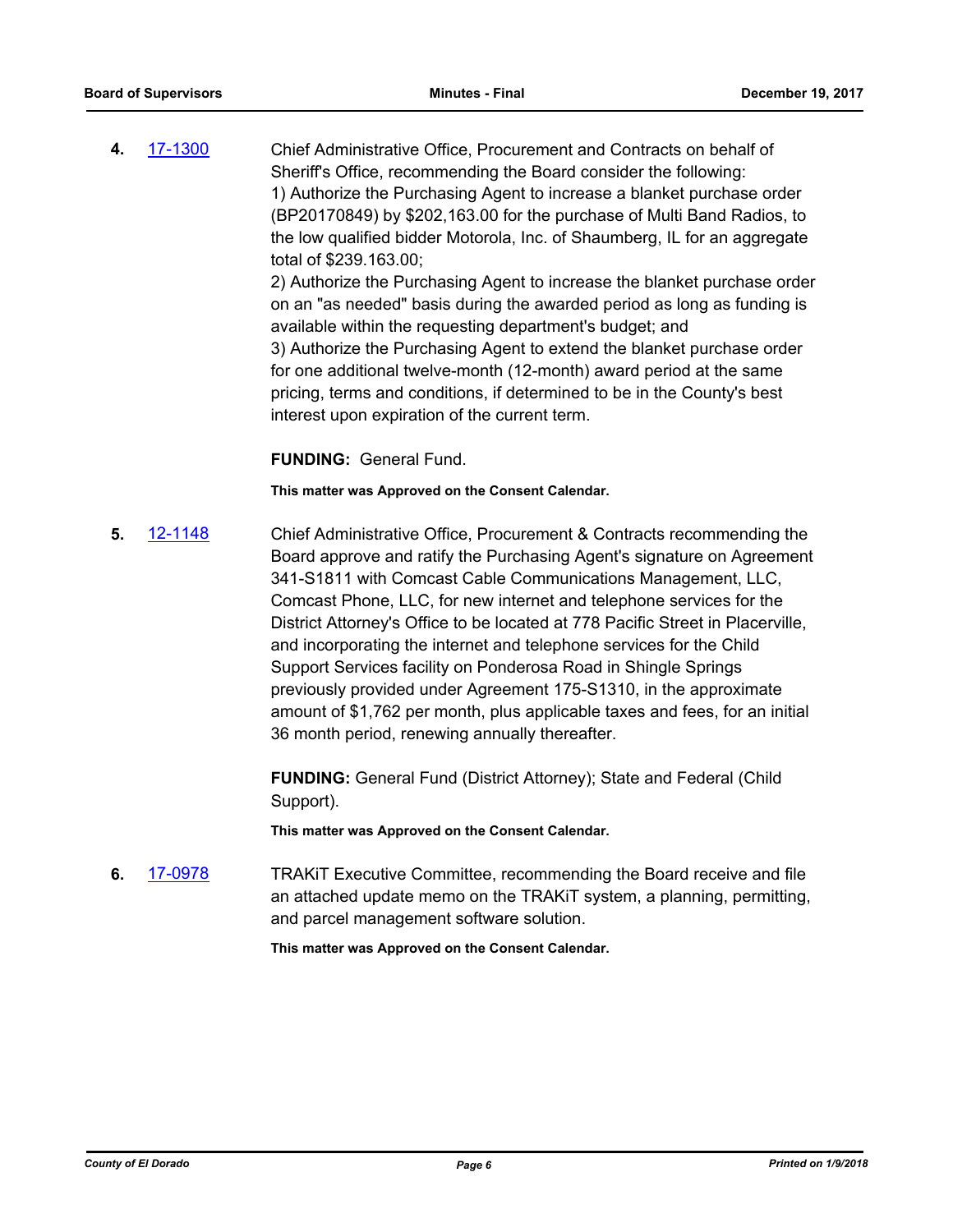**7.** [17-1355](http://eldorado.legistar.com/gateway.aspx?m=l&id=/matter.aspx?key=23301) Chief Administrative Office recommending the Board authorize the Chair to execute collection and indemnity agreements with the following special districts, on whose behalf the County has established development impact mitigation fees: El Dorado County Fire Protection District, El Dorado Hills County Water District (El Dorado Hills Fire), Garden Valley Fire Protection District, Lake Valley Fire Protection District, Mosquito Fire Protection District, Pioneer Fire Protection District, Rescue Fire Protection District, El Dorado Hills Community Services District, Georgetown Divide Recreation District.

**This matter was Approved on the Consent Calendar.**

**8.** [17-1324](http://eldorado.legistar.com/gateway.aspx?m=l&id=/matter.aspx?key=23268) County Counsel recommends that the Board approve the revised conflict of interest code received from the El Dorado County Water Agency.

**This matter was Approved on the Consent Calendar.**

**9.** [14-0012](http://eldorado.legistar.com/gateway.aspx?m=l&id=/matter.aspx?key=17493) Human Resources Department recommending the Board adopt and authorize the Chair to sign Resolution **193-2017,** amending the Salary Schedule and implementing the new rates for the classifications affected by El Dorado County Charter, Section 504; the Memorandum of Understanding between the County of El Dorado and the Sheriffs' Association, Article 5, Section 2; and the Memorandum of Understanding between the County of El Dorado and the Law Enforcement Managers' Association, Article 4, Section 1B for an estimated total cost of approximately \$236,150 for the remainder of Fiscal Year 2017/18.

**FUNDING:** General Fund.

**Resolution 193-2017 was Adopted upon Approval of the Consent Calendar.**

**10.** [17-1338](http://eldorado.legistar.com/gateway.aspx?m=l&id=/matter.aspx?key=23284) Human Resources Department recommending the Board 1) Adopt the Equal Employment Opportunity Plan consistent with the requirements of the Code of Federal Regulations 28 42.304; and 2) Authorize the Human Resources Director to submit the Plan to the California Department of Justice and the Governor's Office of Emergency Services, and to make any minor changes to the Plan as neccessary relative to review by these agencies, contingent upon review and approval by County Counsel.

## **FUNDING:** N/A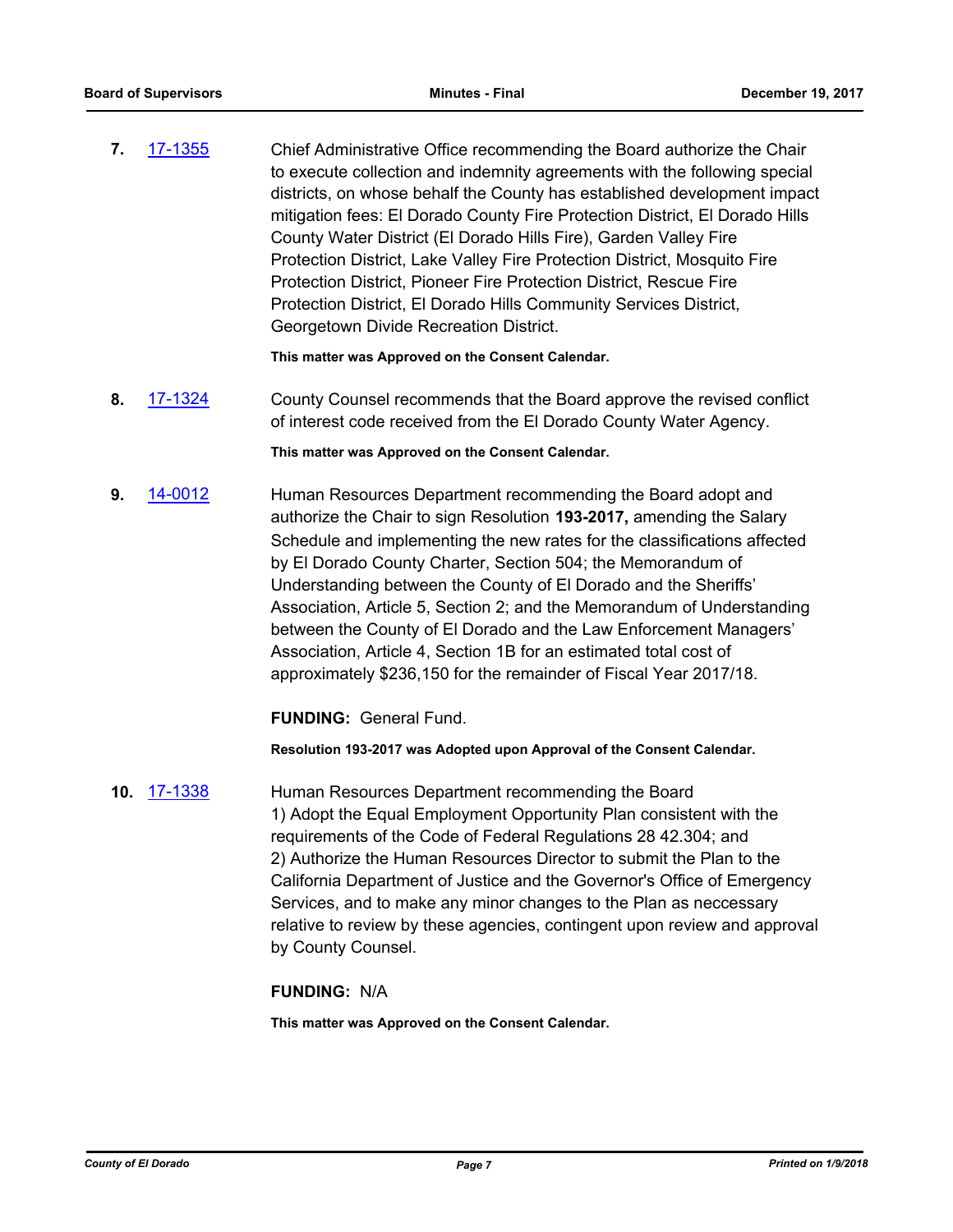| 11. 17-1352 | Human Resources Department recommending the Board:                        |
|-------------|---------------------------------------------------------------------------|
|             | 1) Adopt and authorize the Chair to sign Resolution 195-2017 approving    |
|             | the negotiated Memorandum of Understanding (MOU) between the              |
|             | County of El Dorado and the El Dorado County Managers' Association        |
|             | representing the Management Bargaining Unit;                              |
|             | 2) Authorize the Chair to sign said MOU, noting the MOU will be effective |
|             | the first full pay period following Union ratification and Board of       |
|             | Supervisors adoption of the MOU; and                                      |
|             | 3) Direct the Human Resources Department and the Auditor-Controller's     |
|             | Office to administer and implement the MOU provisions.                    |
|             | <b>FUNDING: General Fund, Road Fund</b>                                   |

**This matter was Approved and Resolution 195-2017 was Approved upon Approval of the Consent Calendar.**

**12.** [17-1358](http://eldorado.legistar.com/gateway.aspx?m=l&id=/matter.aspx?key=23304) Human Resources Department recommending the Board: 1) Adopt and authorize the Chair to sign Resolution **196-2017** approving the negotiated Memorandum of Understanding (MOU) between the County of El Dorado and the El Dorado County Employees' Association, Local 1 representing employees in the General (GE), Professional (PL) and Supervisory (SU) Bargaining Units; 2) Authorize the Chair to sign said MOU, noting the MOU will be effective

the first full pay period following Union ratification and Board of Supervisors adoption of the MOU; and

3) Direct the Human Resources Department and the Auditor-Controller's Office to administer and implement the MOU provisions.

**FUNDING:** General Fund and other funds.

**This matter was Approved and Resolution 196-2017 was Adopted upon Approval of the Consent Calendar.**

**13.** [17-1349](http://eldorado.legistar.com/gateway.aspx?m=l&id=/matter.aspx?key=23295) Supervisor Hidahl recommending the Board accept the resignation of Larry Brilliant and Appoint Glenn Krakow as the District I representative to the Community and Economic Development Advisory Committee.

**This matter was Approved on the Consent Calendar.**

**14.** [16-0305](http://eldorado.legistar.com/gateway.aspx?m=l&id=/matter.aspx?key=20961) Supervisor Ranalli recommending the Board find that a state of emergency continues to exist in El Dorado County as a result of unprecedented tree mortality due to drought conditions and related bark beetle infestations. (Cont. 12/12/17, Item 14)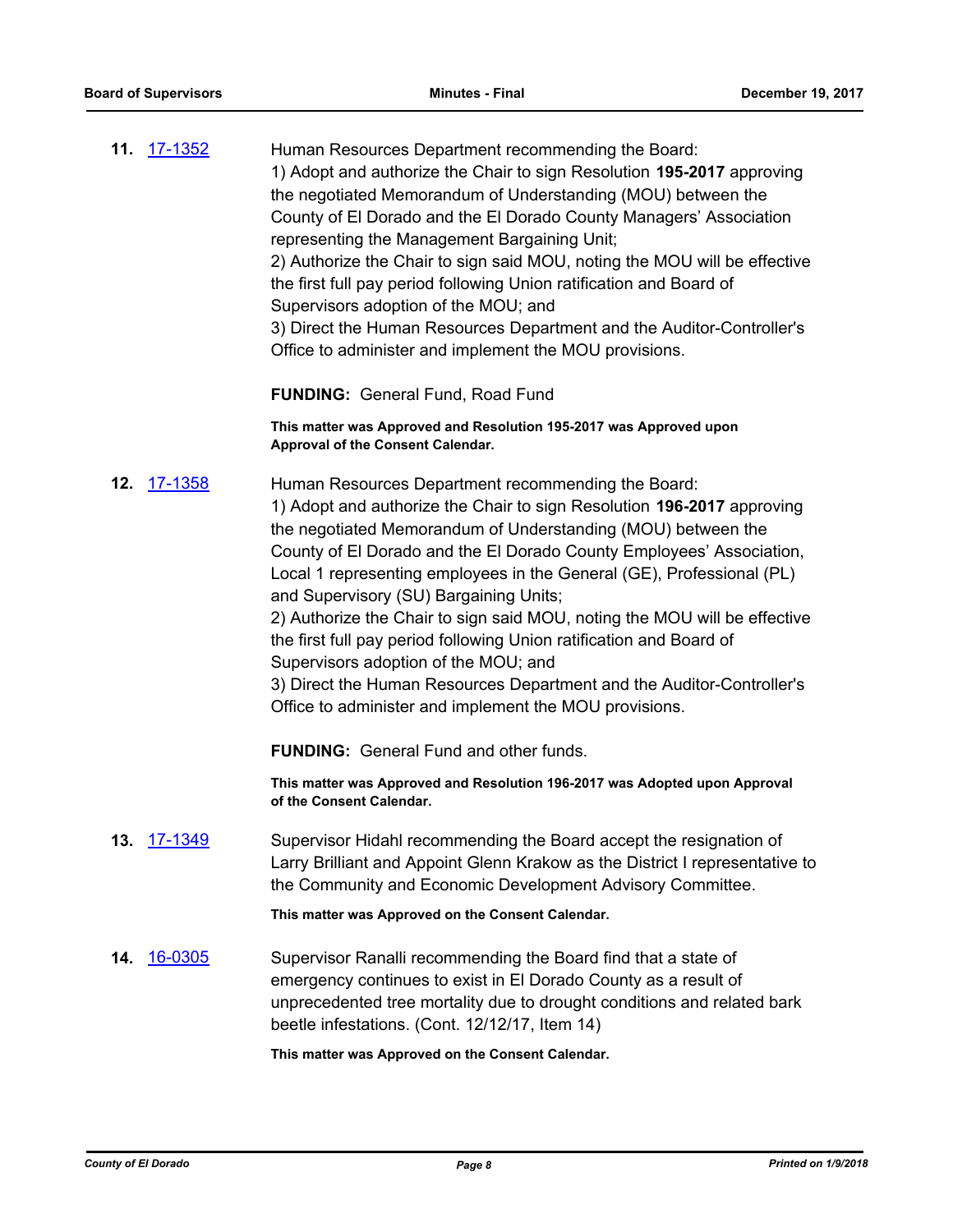#### **HEALTH AND HUMAN SERVICES - CONSENT ITEMS**

**15.** [16-0232](http://eldorado.legistar.com/gateway.aspx?m=l&id=/matter.aspx?key=20888) Health and Human Services Agency, recommending the Board: 1) Accept additional funding from the California Office of Emergency Services in the amount of \$198,040 to extend the County Victim Services Program identified in Funding Agreement 334-F1711 from July 1, 2016 through June 30, 2018 to a new end date of December 31, 2019; and 2) Authorize the Director of Health and Human Services Agency, the Assistant Director of Finance and Administration, or the Chief Fiscal Officer, to administer any subsequent administrative documents related to the award extension and additional funding, including required fiscal and programmatic reports.

**FUNDING:** Federal Funding (Victims of Crime Act, 2015 & 2017).

**This matter was Approved on the Consent Calendar.**

**16.** [16-0715](http://eldorado.legistar.com/gateway.aspx?m=l&id=/matter.aspx?key=21373) Health and Human Services Agency recommending the Board adopt and authorize the Chair to sign Resolution **194-2017**, thereby amending the current authorized personnel allocation to delete the current 1.0 full time equivalent (FTE) Limited Term Social Worker III allocation and add a 1.0 FTE Limited Term Program Coordinator allocation, effective January 31, 2018.

**FUNDING:** Federal Funding Administered by the State.

**Resolution 194-2017 was Adpoted upon Approval of the Consent Calendar.**

**17.** [16-0992](http://eldorado.legistar.com/gateway.aspx?m=l&id=/matter.aspx?key=21650) Health and Human Services Agency recommending the Board; 1) Approve and authorize the Chair to sign Amendment 1 to Agreement for Services 153-S1711 with Court Appointed Special Advocate El Dorado to increase the maximum obligation by \$198,040 for a new total amount of \$470,678, and extend the term of the agreement from July 1, 2016 through June 30, 2018 to a new end date of December 31, 2019, contingent upon Board approval to accept additional grant funding from California Governor's Office of Emergency Services (File ID: 16-0232, dated 12/19/17) ; and 2) Delegate authority to the Purchasing Agent to execute any further amendments that do not increase the maximum obligation of the agreement nor extend the term, and contingent upon approval by County

Counsel and Risk Management.

**FUNDING:** Federal Funding (Victims of Crime Act, 2015 & 2017).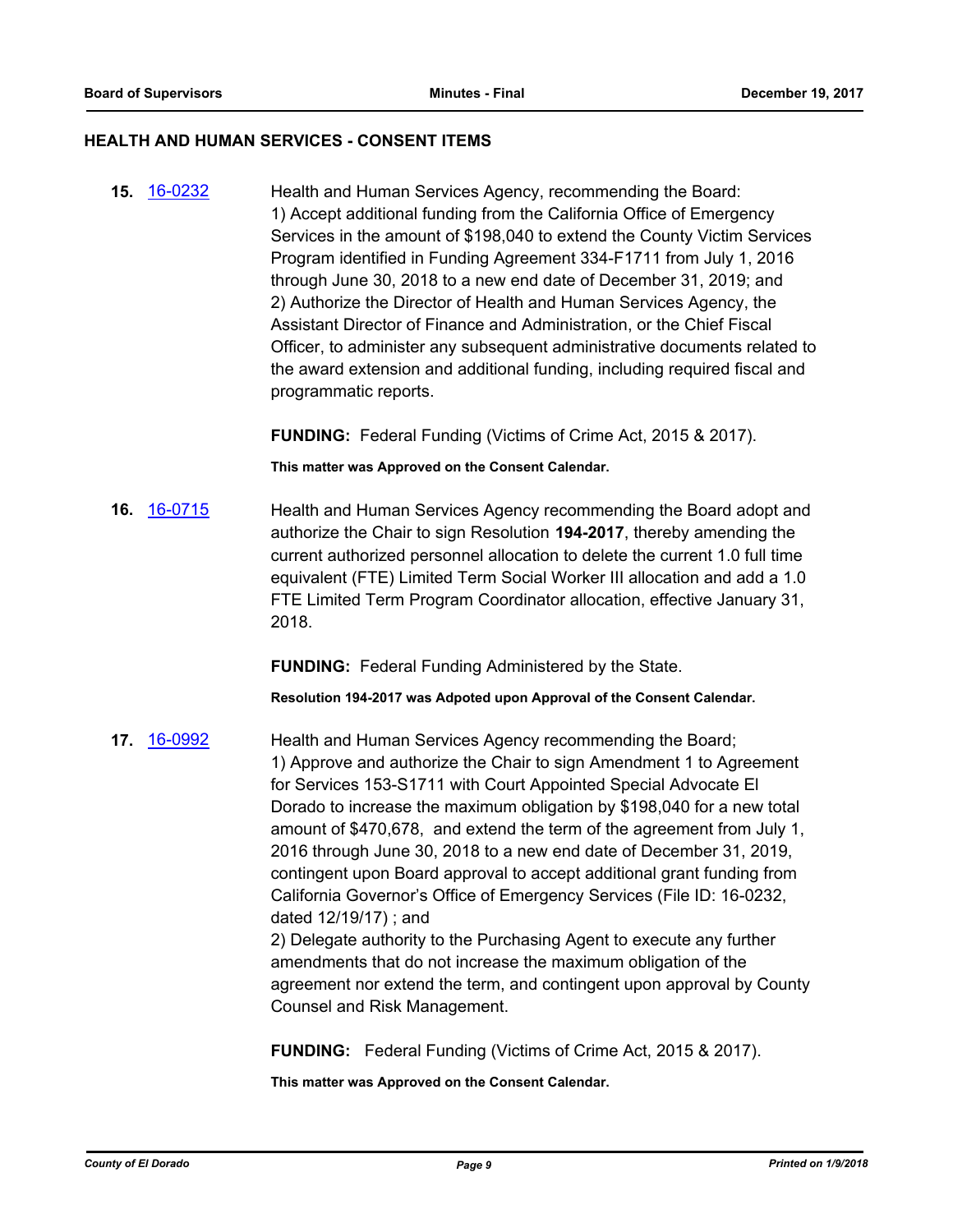**18.** [17-1253](http://eldorado.legistar.com/gateway.aspx?m=l&id=/matter.aspx?key=23197) Health and Human Services Agency, recommending the Board: 1) Approve and authorize the Chair to sign Agreement for Services 256-S1811 with Koefran Industries, Inc, for the provision of animal carcass and medical/ biohazardous waste collection and disposal services, upon execution for the term January 1, 2018 through December 31, 2021, with a maximum contractual obligation of \$140,000; and 2) Authorize the Purchasing Agent, or designee, to execute further documents relating to Agreement for Services 256-S1811, including amendments which do not increase the maximum dollar amount or term of the Agreement, and contingent upon approval by County Counsel and Risk Management.

> **FUNDING:** Funded with 61% General Fund, 8% 1991 Public Health Realignment, 8% Fee for Service, 1% Fines/Penalties.

**This matter was Approved on the Consent Calendar.**

**19.** [17-1325](http://eldorado.legistar.com/gateway.aspx?m=l&id=/matter.aspx?key=23269) Health and Human Services Agency recommending the Board: 1) Approve and authorize the Chair to sign Agreement 291-O1810 with TransUnion, LLC, to provide Child Welfare Services access to credit reports for foster youth and non-minor dependent foster youth, with a retroactive effective date of September 7, 2017, for a perpetual term, and no remuneration to either party;

> 2) Authorize the Purchasing Agent, or designee, to execute further documents relating to these documents, including amendments, that do not increase the maximum dollar amount or term of the Agreements and contingent upon approval by County Counsel and Risk Management; and 3) Authorize the Chair to sign a termination letter cancelling the current perpetual Agreement for Services 373-S1511 with TransUnion LLC.

**FUNDING:** There is no funding associated with this Agreement.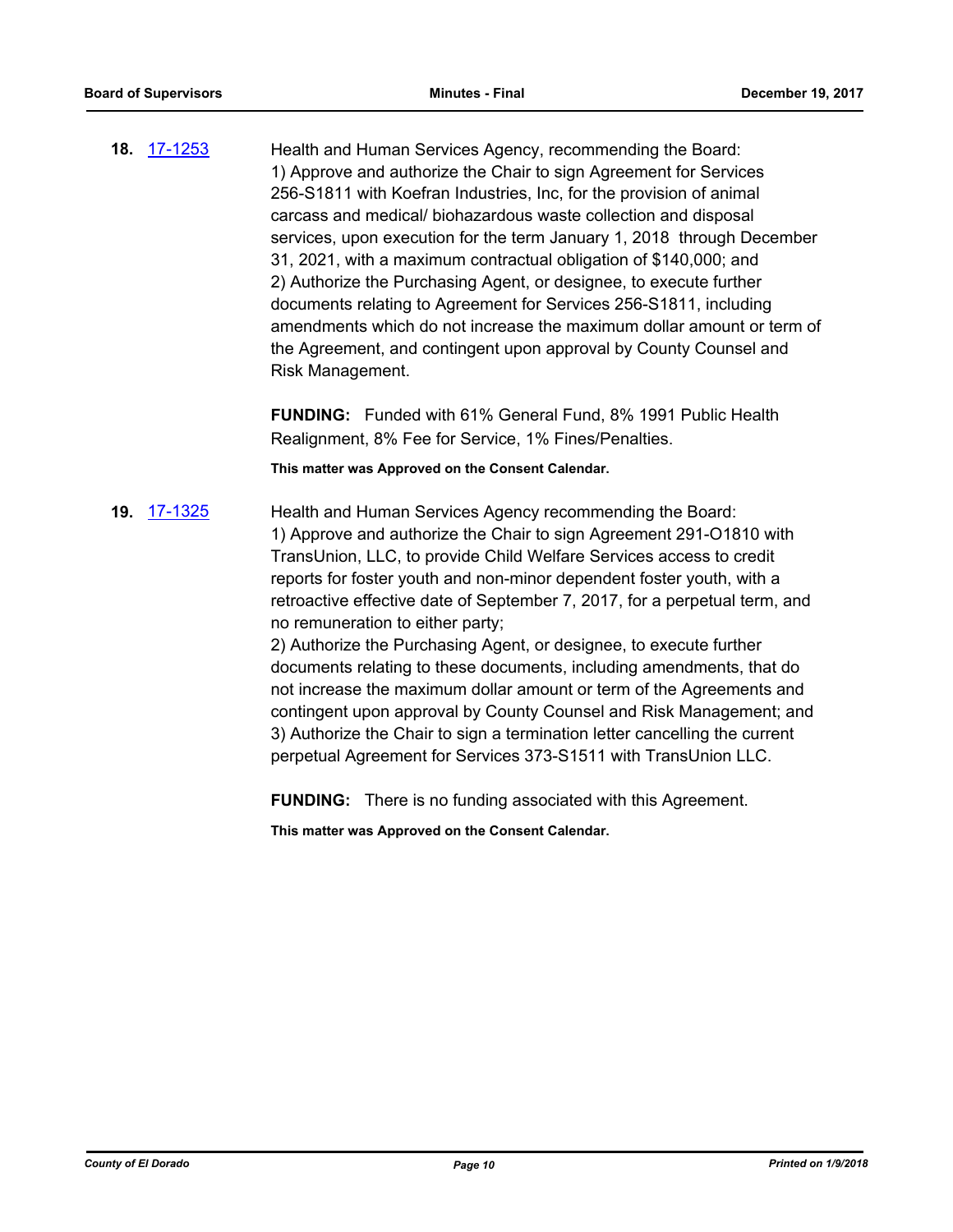#### **LAND USE AND DEVELOPMENT - CONSENT ITEMS**

**20.** [17-1260](http://eldorado.legistar.com/gateway.aspx?m=l&id=/matter.aspx?key=23204) Community Development Services, Administration and Finance Division, recommending the Board receive and file the Annual Report of Special Taxes for County Service Areas 3 and 9 Zones of Benefit for Fiscal Year 2016/17.

**FUNDING:** Zones of Benefit Special Taxes.

**This matter was Approved on the Consent Calendar.**

**21.** [14-1278](http://eldorado.legistar.com/gateway.aspx?m=l&id=/matter.aspx?key=18762) Community Development Services, Environmental Management Department, recommending the Board approve and authorize the Chair to sign the First Amendment to Agreement for Services 219-S1511, to recognize a change in company ownership from 21st Century Environmental Management of California, LP, a wholly-owned subsidiary of PSC Environmental Services, LLC, to Stericycle Environmental Solutions, Inc., and to extend the term of the Agreement for an additional six months through June 30, 2018, including other minor administrative changes as necessary, with no increase in rates or the not-to-exceed amount of \$300,000, to provide services for collecting, processing, transporting, and disposing of household hazardous waste.

**FUNDING:** Non-General Fund/CSA 10 Parcel Assessment Fees.

**This matter was Approved on the Consent Calendar.**

**22.** [16-0550](http://eldorado.legistar.com/gateway.aspx?m=l&id=/matter.aspx?key=21208) Community Development Services, Department of Transportation, recommending the Board approve and authorize the Chair to sign the First Amendment to Agreement for Services 079-S1711 with Whitney Environmental Consulting, Inc., dba Foothill Associates, to increase the not-to-exceed amount of \$304,161.55 by \$3,213.90 for a new not-to-exceed amount of \$307,375.45, with no increase in rates, for the purpose of updating contract language and to provide continued environmental clearance, permitting services, and construction support services for the El Dorado Trail - Missouri Flat Road to El Dorado Road Project, CIP 97014, and El Dorado Trail - Missouri Flat Road Bike/Pedestrian Overcrossing Project, CIP 97015.

> **FUNDING:** Congestion Mitigation and Air Quality Program. (100%) (Federal Funds)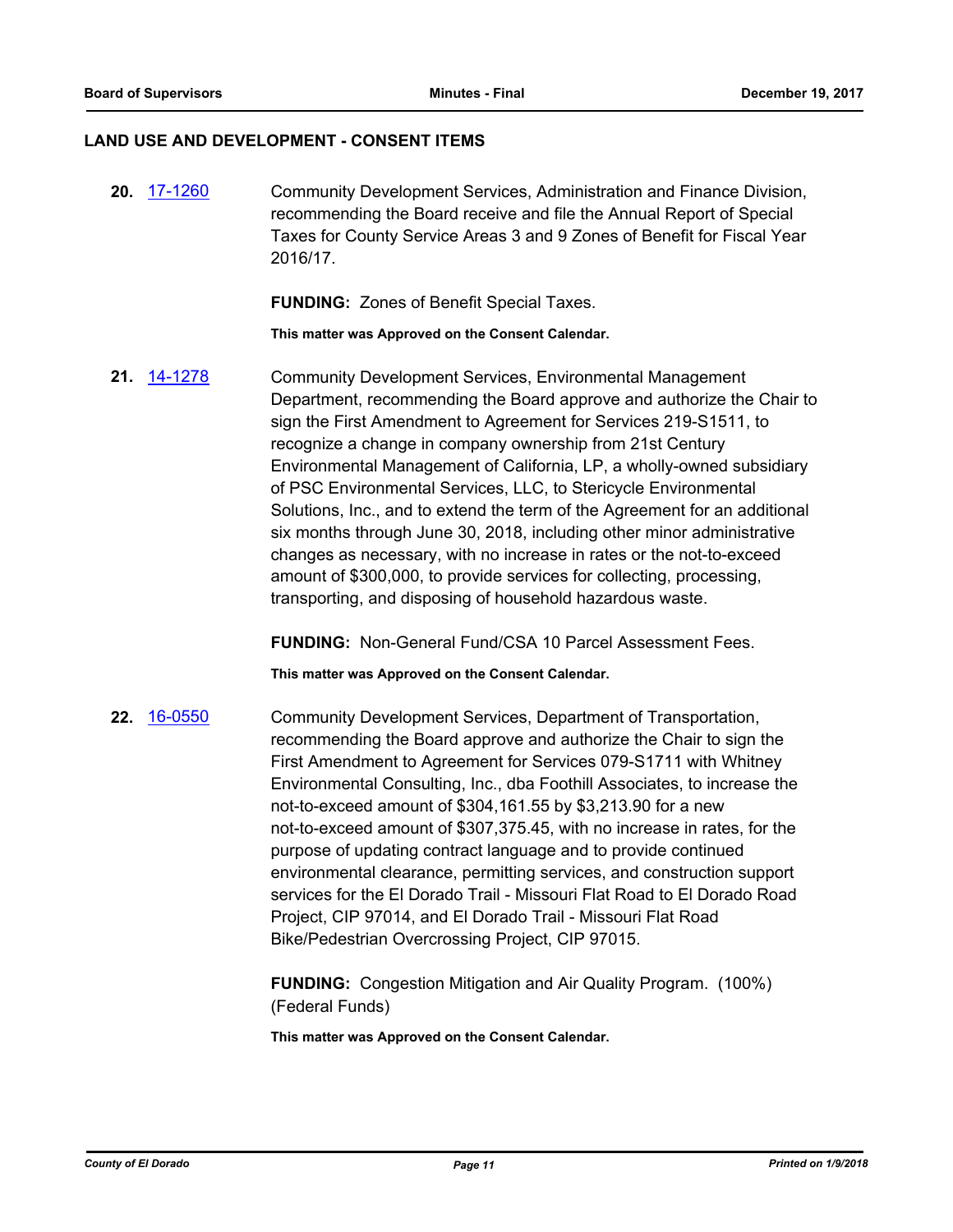23. [17-0066](http://eldorado.legistar.com/gateway.aspx?m=l&id=/matter.aspx?key=22003) Community Development Services, Department of Transportation, recommending the Board consider the following pertaining to the Silver Fork Road at South Fork American River - Bridge Rehabilitation Project, Contract PW 16-31152, CIP 77124, P&C 298-C1799: 1) Approve changes to the 2017 Capital Improvement Program to reflect changes in the funding allocation to match the Engineer's Estimate; 2) Approve and adopt the Plans and Contract Documents and authorize the Chair to sign the Plans; and 3) Authorize advertisement for construction bids.

**FUNDING:** Highway Bridge Program (100%). (Federal Funds)

**This matter was Approved on the Consent Calendar.**

**24.** [17-1220](http://eldorado.legistar.com/gateway.aspx?m=l&id=/matter.aspx?key=23164) Community Development Services, Department of Transportation, recommending the Board approve and authorize the Director of Transportation, or designee, to sign the First Amendment to Pacific Gas and Electric Utility Agreement 5, increasing the not-to-exceed amount of \$5,540 by \$11,500 for a new not-to-exceed amount of \$17,040, to provide retroactive payment to Pacific Gas and Electric Company for additional utility relocation services performed which were necessary prior to completion of the Green Valley Road at Weber Creek - Bridge Replacement Project, CIP 77114.

> **FUNDING:** Highway Bridge Program (86% - Federal), Regional Surface Transportation Program Exchange Funds (10% - State), and Traffic Impact Mitigation Fees (4% - Local).

**This matter was Approved on the Consent Calendar.**

**25.** [17-1246](http://eldorado.legistar.com/gateway.aspx?m=l&id=/matter.aspx?key=23190) Community Development Services, Department of Transportation, recommending the Board take the following actions related to the El Dorado Trail - Missouri Flat Road to El Dorado Road Project, CIP 97014, and El Dorado Trail - Missouri Flat Road Bike/Pedestrian Overcrossing Project, CIP 97015: 1) Adopt the California Environmental Quality Act Initial Study/Mitigated Negative Declaration; and 2) Approve the project as described in the California Environmental Quality Act Document. **FUNDING:** Congestion Mitigation and Air Quality Program

(Environmental and Design Phases) and Active Transportation Program Funds (Construction Phase) (88.53%), Toll Credits (11.47%). (Federal Funds)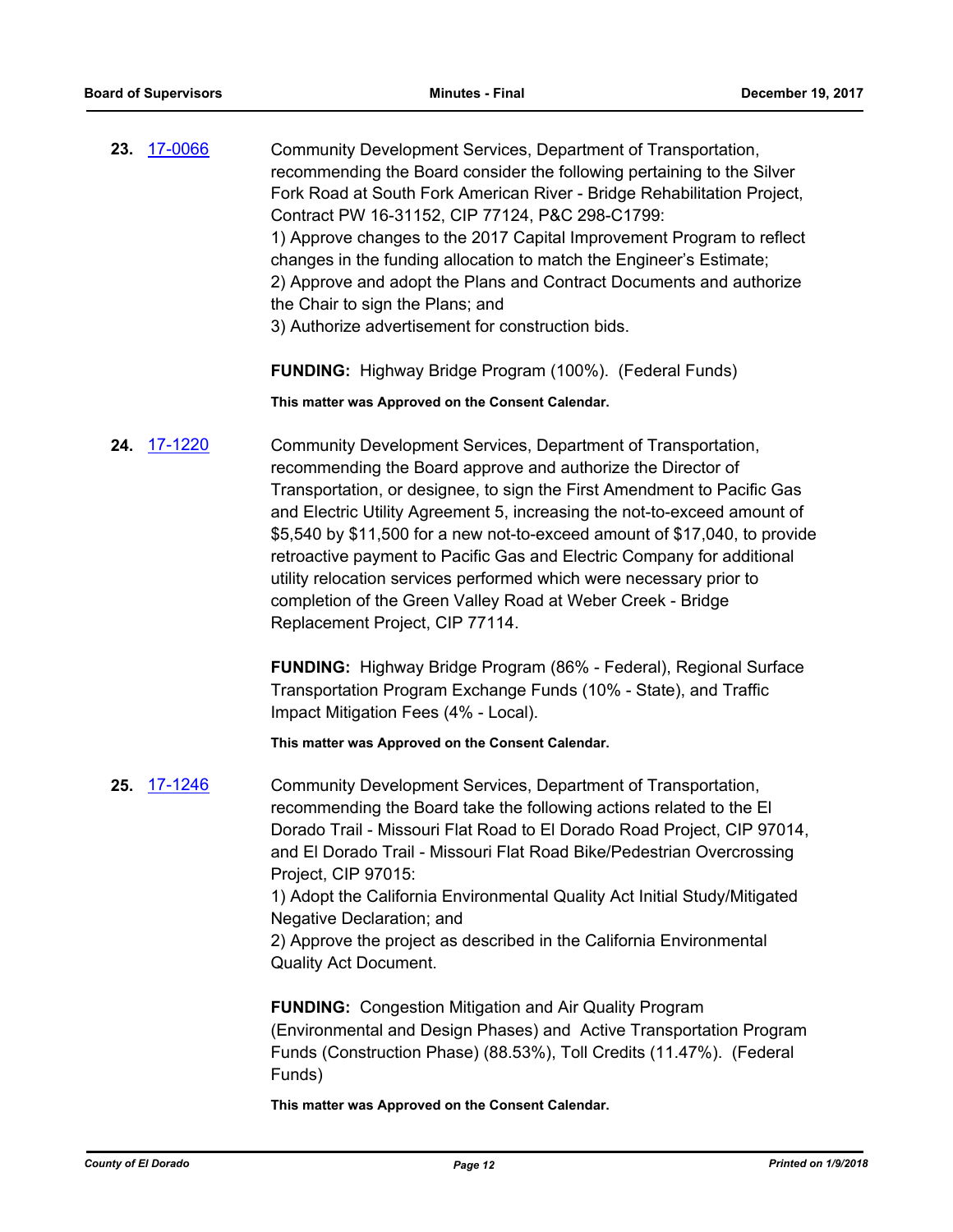**26.** [17-1299](http://eldorado.legistar.com/gateway.aspx?m=l&id=/matter.aspx?key=23243) Community Development Services, Department of Transportation, recommending the Board consider the following for the relocation of facilities on the Diamond Springs Parkway - Phase 1A - SR49 Realignment Project, CIP 72375:

1) Approve and authorize the Chair to sign Utility Agreement No. 2711.6L with El Dorado Irrigation District in the amount of \$92,979.40; and 2) Approve and authorize the Chair to sign Utility Agreement No. 2711.3L with Pacific Bell Telephone Company dba AT&T California in the amount of \$11,640.47; and

3) Approve and authorize the Chair to sign Utility Agreement No. 2711.1L with Pacific Gas and Electric Company in the amount of \$83,429.00.

**FUNDING:** Tribe Funds (67%), Utility Agencies (15%), Traffic Impact Mitigation Fees (5%), Master Circulation and Funding Plan (5%), State Highway Operation and Protection Program (7%), and Road Fund (<1%). (Local and State Funds)

*Public Comment: L. Parlin, K. Payne*

**A motion was made by Supervisor Veerkamp, seconded by Supervisor Hidahl to Approve this matter.**

- **Yes:** 5 Veerkamp, Frentzen, Ranalli, Novasel and Hidahl
- **27.** [17-1288](http://eldorado.legistar.com/gateway.aspx?m=l&id=/matter.aspx?key=23232) Community Development Services, Planning and Building Department, recommending the Board receive and file the Traffic Impact Mitigation Fee Program Annual Report for Fiscal Year 2016/17.

#### **FUNDING:** N/A

**This matter was Approved on the Consent Calendar.**

**28.** [17-1294](http://eldorado.legistar.com/gateway.aspx?m=l&id=/matter.aspx?key=23238) Community Development Services, Planning and Building Department, recommending the Board:

> 1) Receive and file the Annual Reports for Fiscal Year 2016/17 for the Ecological Preserve Fee and Oak Woodland Conservation Fee Programs in compliance with California Government Code Section 66006; and

2) Receive and file the Annual Report for Fiscal Year 2016/17 for the Community Benefit Fee associated with the Alto, LLC Development Agreement in compliance with California Government Code Sections 65865(e) and 66006.

**FUNDING:** Ecological Preserve Fees, Oak Woodland Conservation Fees, and developer funding.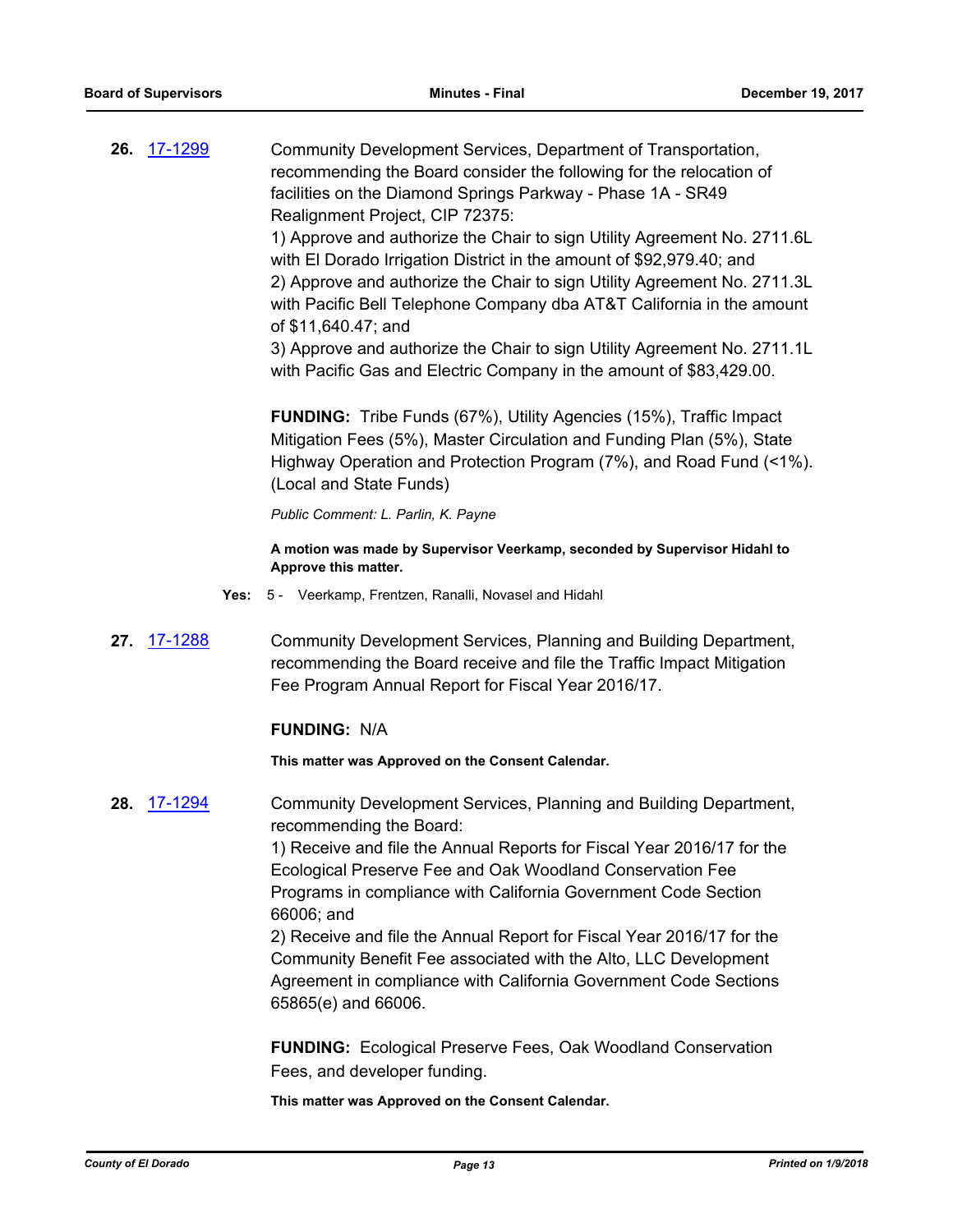**29.** [15-0760](http://eldorado.legistar.com/gateway.aspx?m=l&id=/matter.aspx?key=19935) Community Development Services, Planning and Building Department, submitting for approval the Final Map (TM14-1519-F-2) for Carson Creek Unit 3, Phase 2 Subdivision, creating a total of 54 residential lots ranging in size from 3,250 to 5,700 square feet, and 1 lettered lot, on property identified as Assessor's Parcel Number 117-670-92 located on the south side of Golden Foothill Parkway, approximately 1,800 feet west of the intersection with Latrobe Road in the El Dorado Hills area, and recommending the Board consider the following: 1) Approve the Final Map (TM14-1519-F-2) for Carson Creek Unit 3, Phase 2 Subdivision; and 2) Approve and authorize the Chair to sign the Agreement to Make Subdivision Improvements for Class 1 Subdivision between the County and Owner, Lennar Homes of California, Inc. (Supervisorial District 2) FUNDING: N/A (Developer Funded Subdivision Improvements). **This matter was Approved on the Consent Calendar. 30.** [15-0775](http://eldorado.legistar.com/gateway.aspx?m=l&id=/matter.aspx?key=19950) Community Development Services, Planning and Building Department, recommending the Board approve and authorize the Chair to sign Agreement for Services 253-S1811 with Conservation Strategy Group,

LLC, in an amount not-to-exceed \$36,000 for a term of three years effective December 19, 2017, and expiring on December 18, 2020, to provide lobbying and consulting services to achieve outside funding and policy goals for the Lake Tahoe Basin.

**FUNDING:** Public Utility Franchise Fees. (No Federal Funds)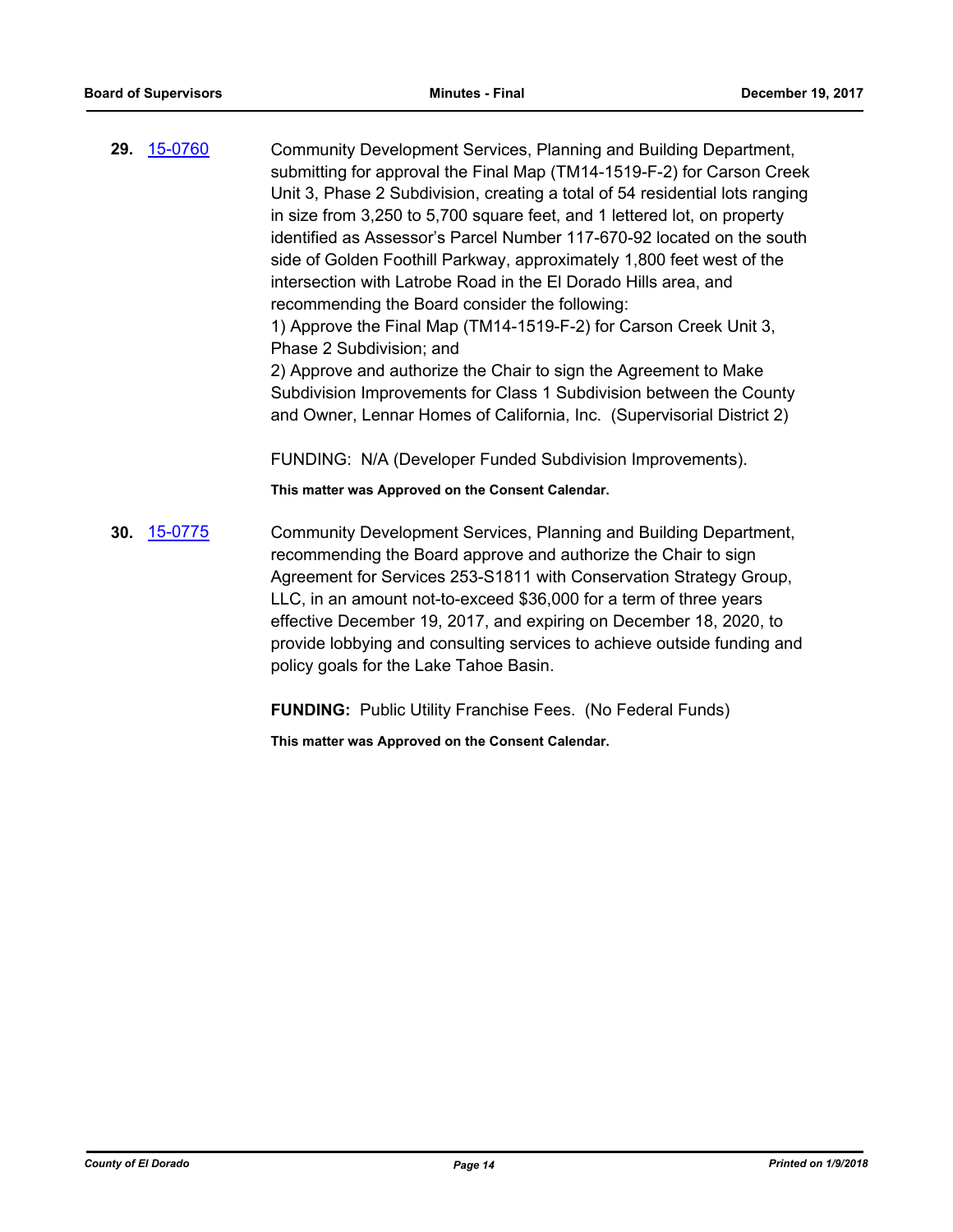#### **LAW AND JUSTICE - CONSENT ITEMS**

and

**31.** [17-1301](http://eldorado.legistar.com/gateway.aspx?m=l&id=/matter.aspx?key=23245) Sheriff's Office recommending the Board: 1) Award RFP 17-915-013, Inmate Communication Services - El Dorado County Jails Placerville and South Lake Tahoe Facilities, to NCIC Inmate Communications; 2) Approve and authorize the Chair to sign the Agreement 283-F1811 with NCIC Inmate Communications to provide comprehensive Inmate Communication Services at the Placerville and South Lake Tahoe Jails;

> 3) Authorize the Purchasing Agent to sign any amendments to the contract that do not affect the total dollar amount or term of the Agreement, contingent upon review and approval by County Counsel.

**FUNDING:** Revenue generating agreement.

**This matter was Approved on the Consent Calendar.**

**32.** [17-0071](http://eldorado.legistar.com/gateway.aspx?m=l&id=/matter.aspx?key=22008) El Dorado County Sheriff's Office of Emergency Services recommending the Board find that a local state of emergency continues to exist in El Dorado County due to the effects of severe storms throughout Northern California bringing high winds, substantial precipitation, high and fast flowing streams, creeks and rivers, and general flooding. (Cont. 12/12/17, Item 21)

## **FUNDING:** N/A

**This matter was Approved on the Consent Calendar.**

**33.** [17-0184](http://eldorado.legistar.com/gateway.aspx?m=l&id=/matter.aspx?key=22122) El Dorado County Sheriff's Office of Emergency Services recommending the Board find that a local state of emergency continues to exist in El Dorado County due to the effects of severe storms, starting on February 6th, throughout Northern California bringing high winds, substantial precipitation, high and fast flowing streams, creeks and rivers, and general flooding. (Cont. 12/12/17, Item 22)

## **FUNDING:** N/A

**This matter was Approved on the Consent Calendar.**

#### **END CONSENT CALENDAR**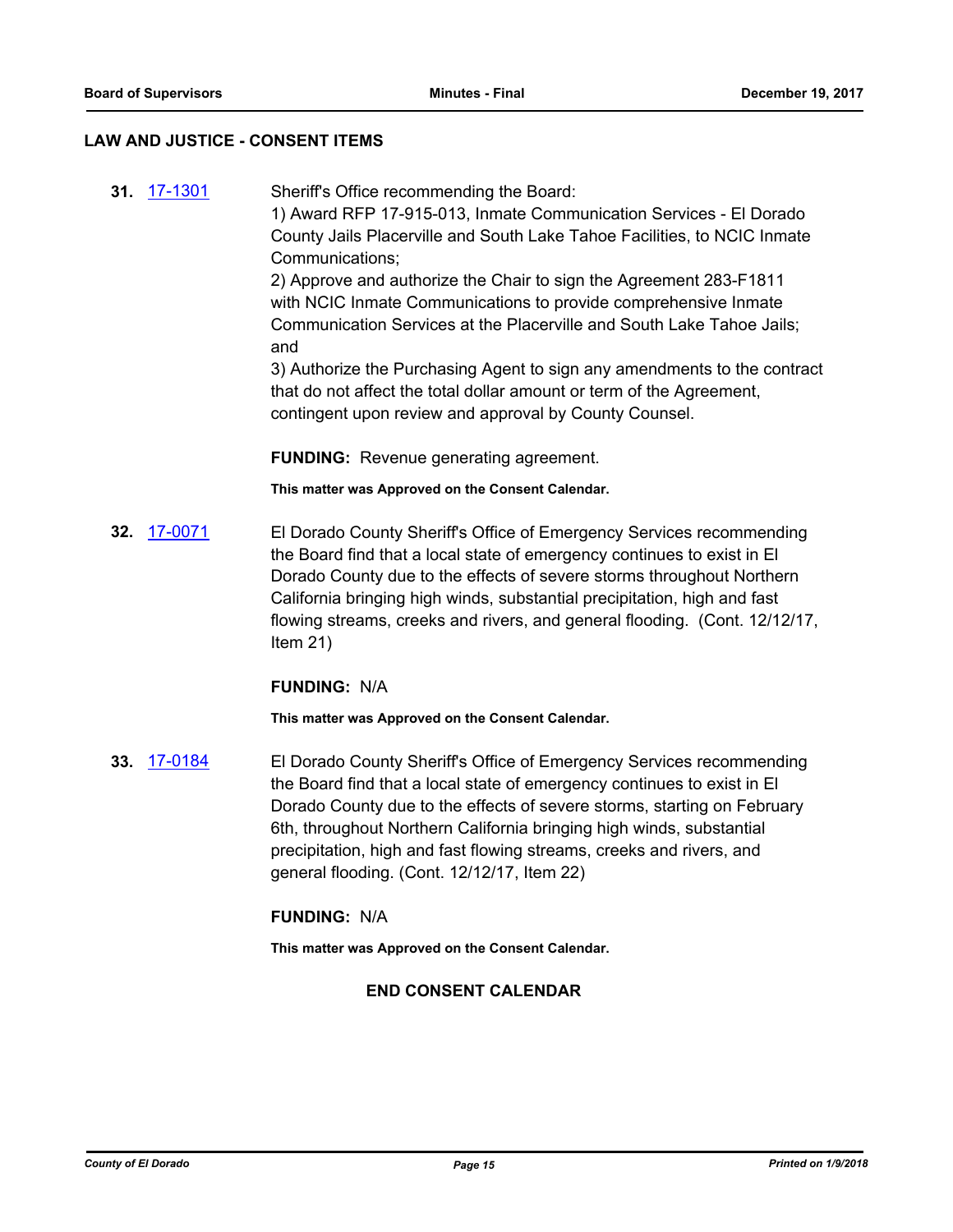#### **DEPARTMENT MATTERS (Items in this category may be called at any time)**

**34.** [17-1373](http://eldorado.legistar.com/gateway.aspx?m=l&id=/matter.aspx?key=23319) Auditor-Controller recommending the Board adopt Resolution **198-2017** authorizing the Issuance and Sale of Special Tax Bonds and Approving and Authorizing Forms of a Supplement to Fiscal Agent Agreement, Official Statement and Bond Purchase Agreement and Authorizing Additional Actions in Connection Therewith for Community Facilities District No. 2014-1 (Carson Creek).

> **A motion was made by Supervisor Veerkamp, seconded by Supervisor Ranalli to Adopt Resolution 198-2017.**

**Yes:** 5 - Veerkamp, Frentzen, Ranalli, Novasel and Hidahl

#### **ITEMS TO/FROM SUPERVISORS**

**Supervisor Hidahl reported on the following: Capital Southeast Connector Joint Powers Authority meeting. Charter Review Committee.**

**Supervisor Veerkamp reported on the following: Sacramento Area Council of Governments meeting. Trip to Montana.**

**Supervisor Novasel reported on the following: Tahoe Regional Planning Agency meeting. Vacation Home rentals. Welcomed Leon Abravanel to the Charter Review Committee.**

**Supervisor Ranalli reported on the following: Food Bank. Vacation Home rentals.**

**Supervisor Frentzen reported on the following: Food Bank. Chamber mixer. Local Agency Formation Commission meeting.**

## **CAO UPDATE**

**Don Ashton, Chief Administrative Officer, reported on the following: Greater Sacramento board meeting. Update on the audit of the ambulance system.**

#### [18-0023](http://eldorado.legistar.com/gateway.aspx?m=l&id=/matter.aspx?key=23364) CAO Update (See Attachment)

## **ADJOURNED AT 11:20 A.M.**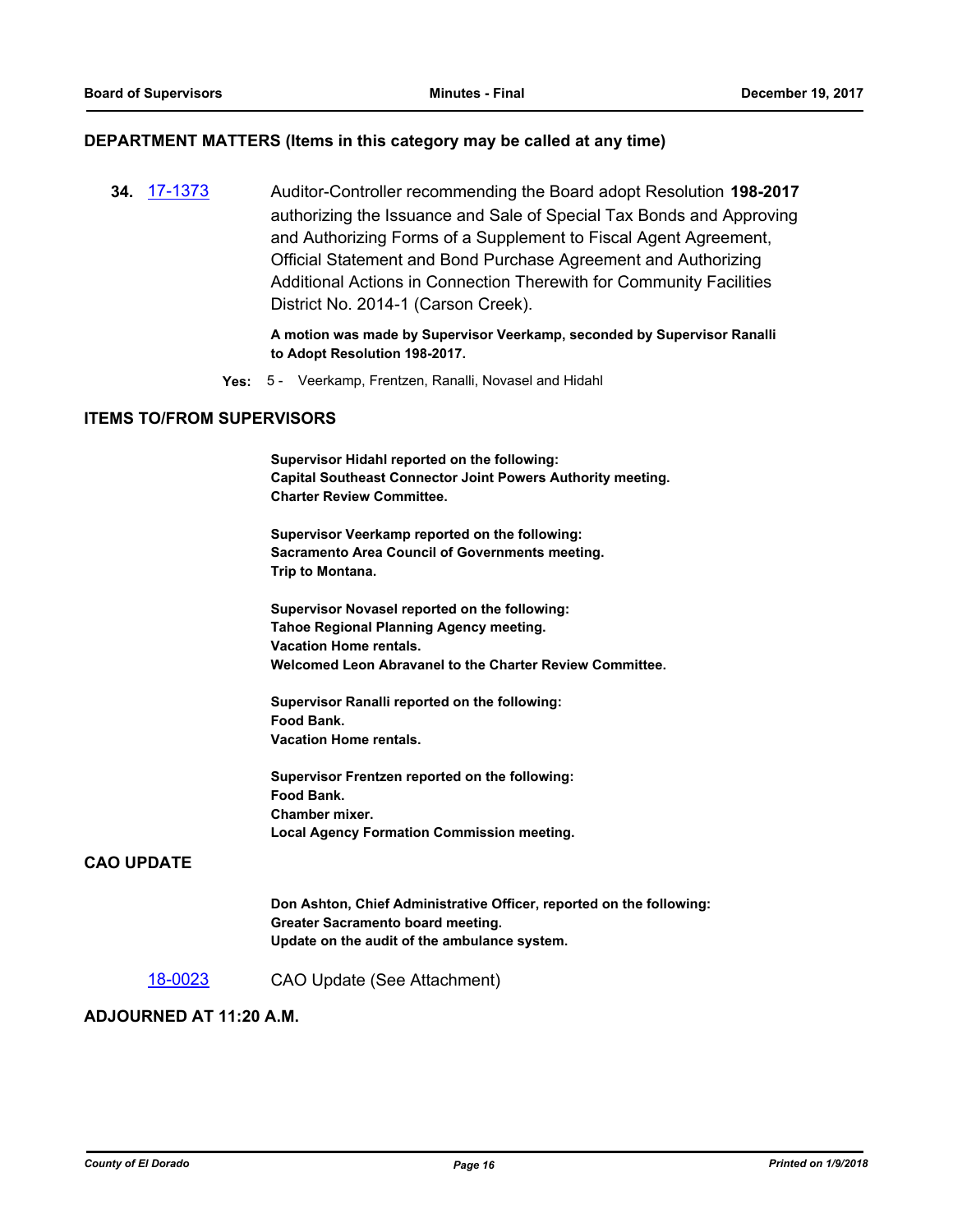## **CLOSED SESSION**

|     | 35. 15-0803       | <b>Conference with Legal Counsel - Significant Exposure to Litigation</b><br>pursuant to Government Code Section 54956.9(d)(2). Number of potential<br>cases: (1). (Est. Time: 10 Min.) |
|-----|-------------------|-----------------------------------------------------------------------------------------------------------------------------------------------------------------------------------------|
|     |                   | No Action Reported. All five Supervisors participated.                                                                                                                                  |
| 36. | 17-1381           | <b>Conference with Legal Counsel - Significant Exposure to Litigation</b><br>pursuant to Government Code Section 54956.9(d)(2). Number of potential<br>cases: (1). (Est. Time: 10 Min.) |
|     |                   | No Action Reported. All five Supervisors participated.                                                                                                                                  |
|     | <b>37 17-1257</b> | Conference with Legal Counsel - Initiation of Litigation pursuant to<br>Government Code Section 54956.9(d)(4). Number of potential cases: (1).<br>(Est. Time: 10 Min.)                  |
|     |                   | No Action Reported. All five Supervisors participated.                                                                                                                                  |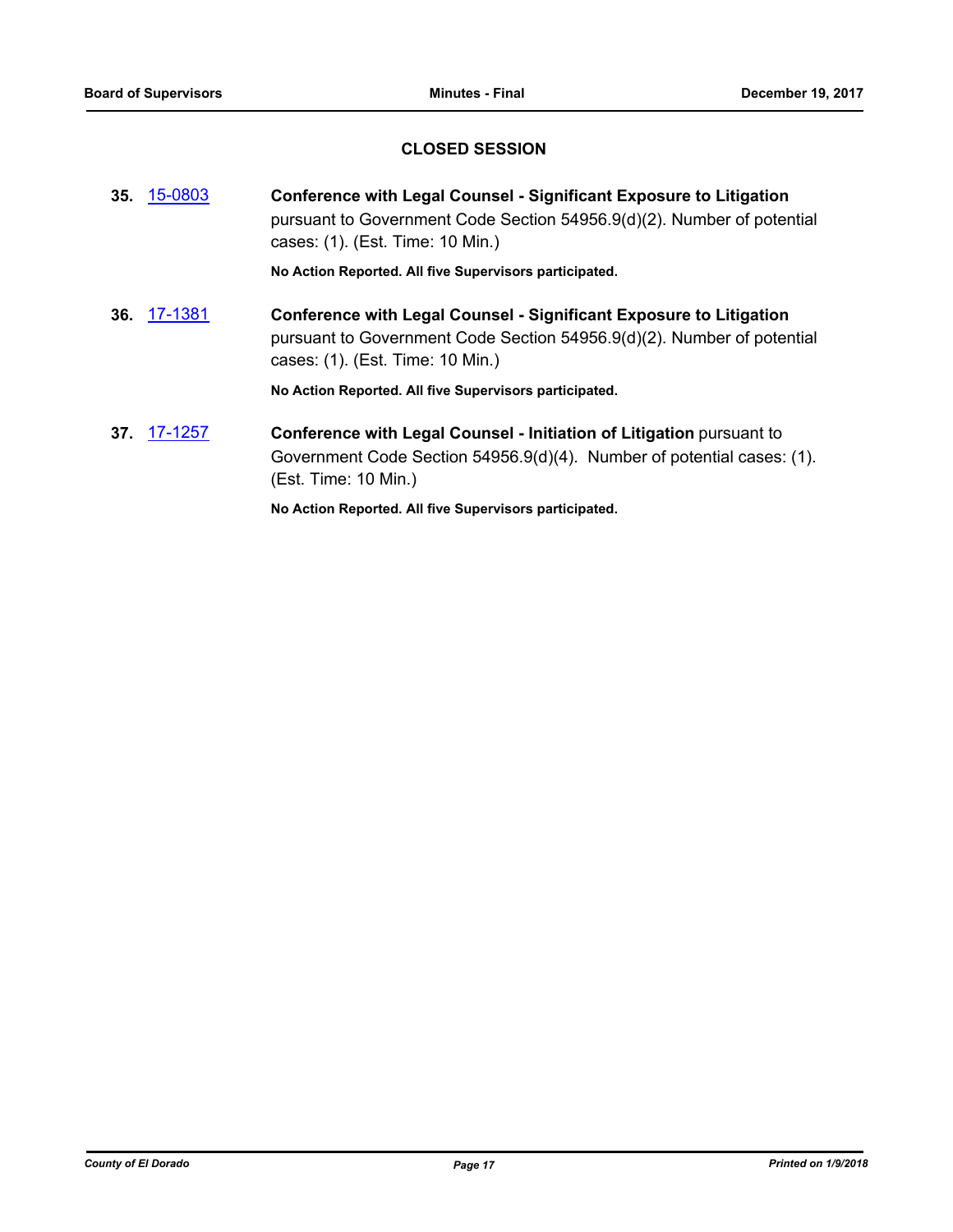On August 19, 2003, the Board adopted the following protocol: It is a requirement that all speakers, County staff and the public, when approaching the podium to make a visual presentation to the Board of Supervisors, must provide the Clerk with the appropriate number of hard copies of the presentation for Board members and the audience.

Digital Recordings of regular, Tuesday Board of Supervisors meeting are BROADCAST ON CABLE TV as follows:

West Slope - Comcast - Channel 15, Wednesday at 1:00 P.M. (day after Tuesday meeting) and Tuesday at 7:00 A.M. (One week after previous Tuesday Meeting)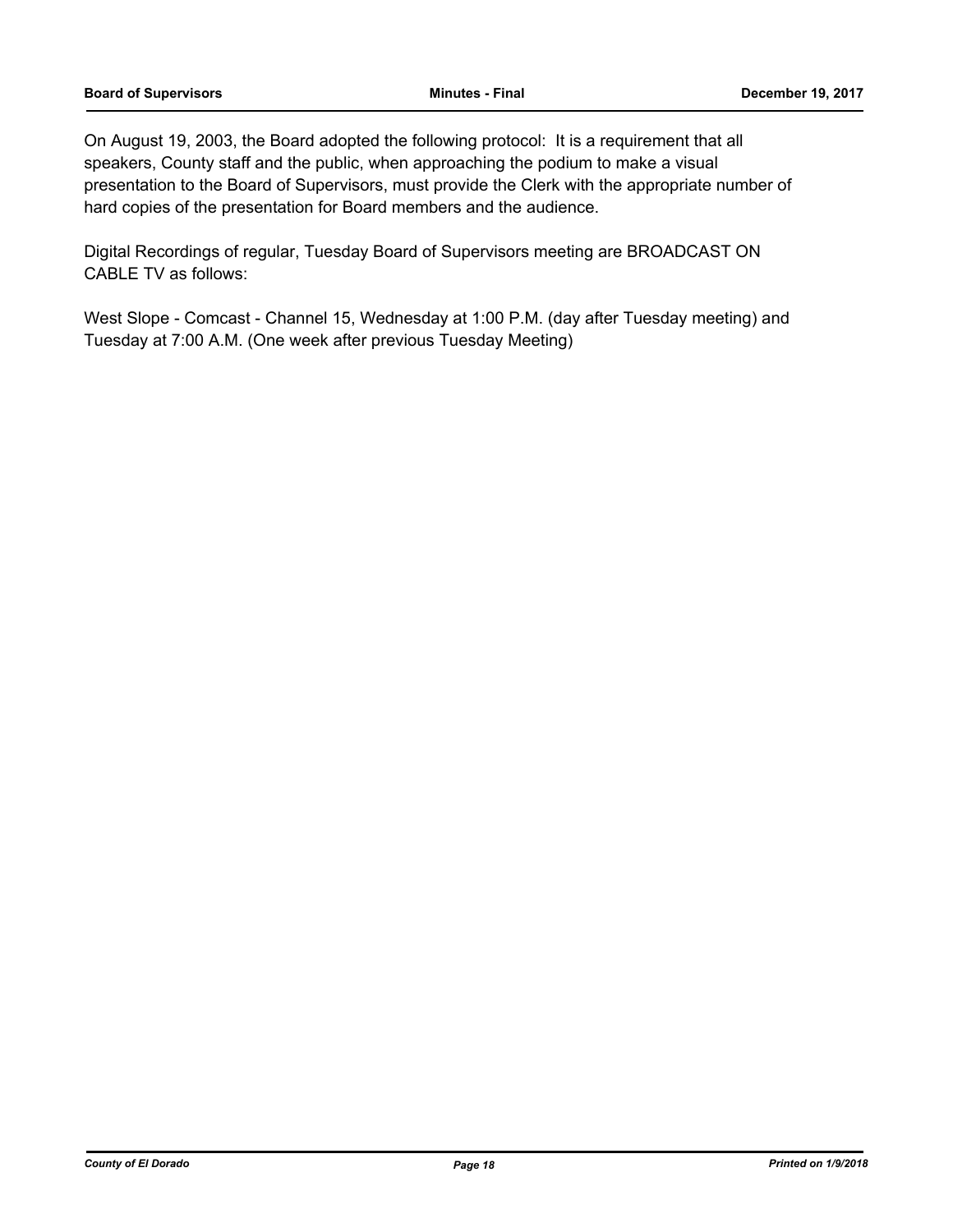## **ADDENDUM**

#### **GENERAL GOVERNMENT - CONSENT ITEMS**

**38.** [17-1387](http://eldorado.legistar.com/gateway.aspx?m=l&id=/matter.aspx?key=23333) Fair Manager recommending the Board authorize the Chair to sign the 2018 El Dorado County Fair Budget in the amount of \$1,285,029 as previously approved by the El Dorado County Fair Board of Directors at their December 6, 2017 Board Meeting. This amount represents total operating appropriations offset by \$1,246,030 in operating revenue plus a \$40,609 State funding allocation, and reflects a net gain before depreciation of \$2,130 and net loss of \$104,685 after depreciation.

**FUNDING:** No County funds are included in the Fair Association budget.

**This matter was Approved on the Consent Calendar.**

**39.** [17-1329](http://eldorado.legistar.com/gateway.aspx?m=l&id=/matter.aspx?key=23273) Treasurer-Tax Collector recommending the Board adopt and authorize the Chair to sign Resolution **199-2017** authorizing the Treasurer-Tax Collector to collect the four dollar (\$4) business license fee (an increase of three dollars) established by State Assembly Bill 1379 signed October 11, 2017 effective January 1, 2018 pursuant to the newly modified California Government Code Section 4467 and direct the Auditor-Controller to establish an interest bearing special revenue fund, to be known as the CASp Certification and Training Fund, and assign responsibility for the fund to the Chief Administrative Office for budgetary purposes.

**FUNDING**: CASp Certification and Training Special Revenue Fund.

**Resolution 199-2017 was Adopted upon Approval of the Consent Calendar.**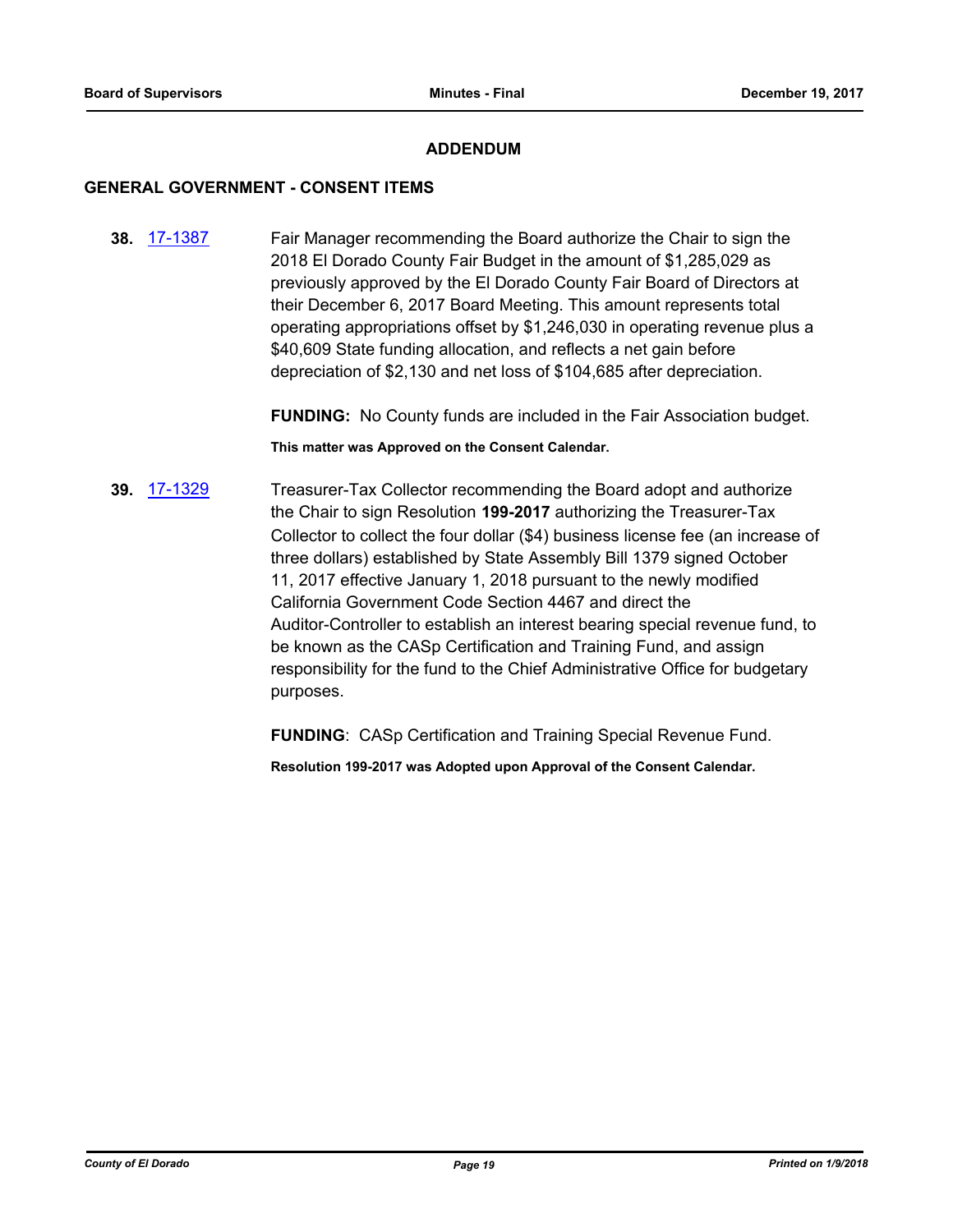#### **DEPARTMENT MATTERS (Items in this category may be called at any time)**

**40.** [17-1374](http://eldorado.legistar.com/gateway.aspx?m=l&id=/matter.aspx?key=23320) Supervisor Hidahl recommending the Board consider the the following: 1) Make a finding that there is a public benefit in disbursing \$500,000.00 to the El Dorado Hills County Water District (El Dorado Hills Fire District); and

2) Order the Auditor-Controller to disburse \$500,000.00 that is budgeted to the El Dorado Hills County Water District (El Dorado Hills Fire District). (Est. Time: 10 Min.)

*Public Comment: K. Payne*

**A motion was made by Supervisor Frentzen to disburse \$183,860 to the El Dorado Hills County Water District (El Dorado Hills Fire District) for Fiscal Year 2016/17 and disburse \$183,860 to the El Dorado Hills County Water District (El Dorado Hills Fire District) for Fiscal Year 2017/18 per Resolution established by the Board in 2016.**

**Motion Failed for lack of a second.**

**A motion was made by Supervisor Hidahl, seconded by Supervisor Veerkamp to Approve this matter.**

- **Yes:** 4 Veerkamp, Ranalli, Novasel and Hidahl
- **Noes:** 1 Frentzen

#### **CLOSED SESSION**

**41.** [16-0016](http://eldorado.legistar.com/gateway.aspx?m=l&id=/matter.aspx?key=20672) **Conference with Legal Counsel - Existing Litigation** pursuant to Government Code Section 54956.9(d)(1). Title: Thomas Austin and Helen Austin v. the County of El Dorado and Does 1 through 50, El Dorado County Superior Court Case PC20150633. Number of potential cases: (1). (Est. Time: 10 Min.)

**No Action Reported. All five Supervisors participated.**